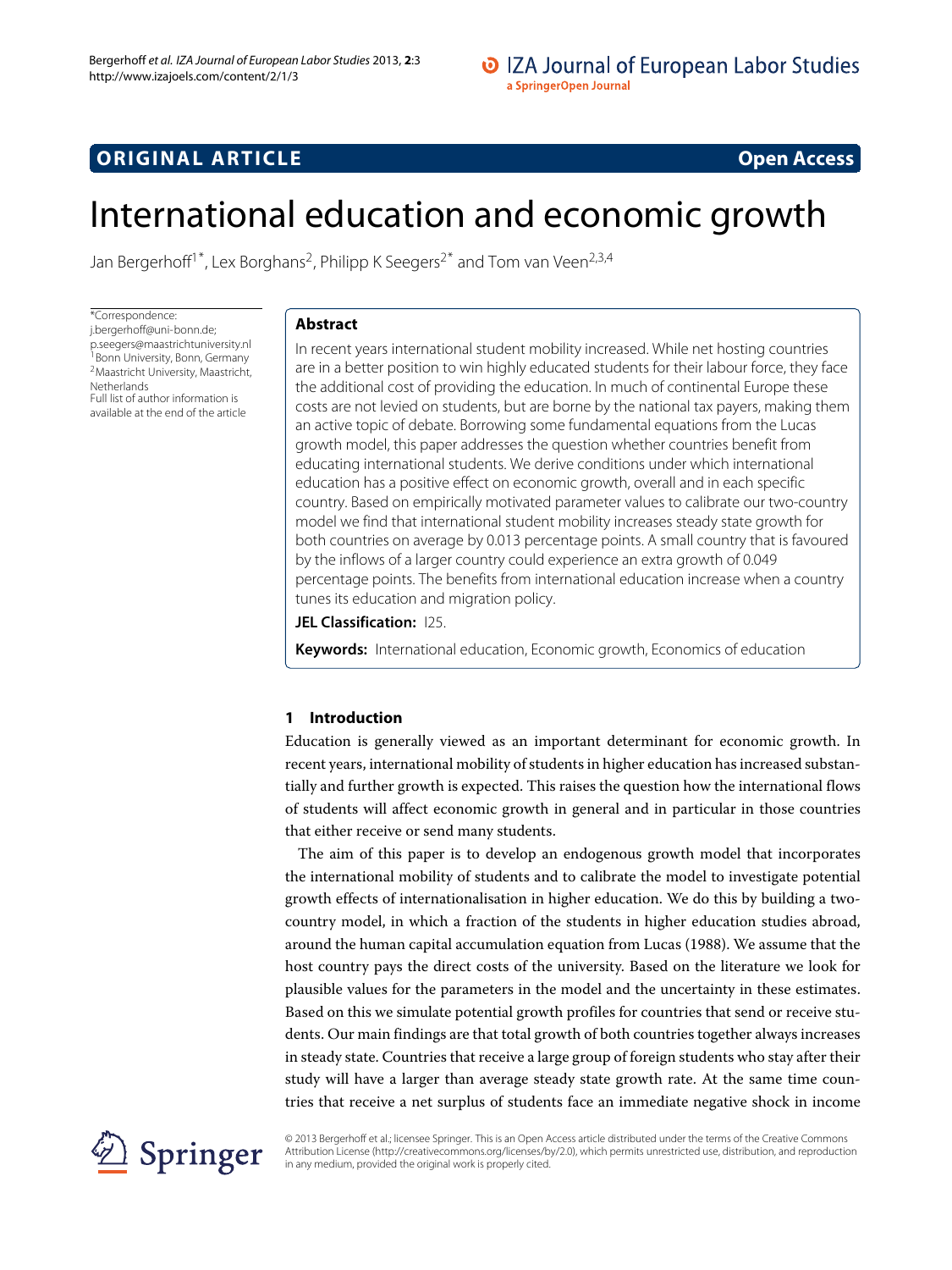when internationalisation increases. Receiving a large share of international students, thus, leads to a lower income at first but will benefit the country in the long run. This payback period is shorter if the fraction of foreign students that stay is larger. An international labour market that easily adopts home-educated foreign students therefore complements access for international students to the universities.

The question how internationalisation in higher education affects economic growth has important policy implications in the debate about the European market for higher education. While in countries like Australia, the US and the UK foreign students pay a fee that covers the costs of higher education, this is not true for European students that want to study in another European country. The Bologna agreement has created a common market for higher education in Europe comparable to the common market that already exists in the Anglo-Saxon World. There is, however, one main difference between the two models. Whereas in Anglo-Saxon countries tuition fees differ between locals/nationals and foreigners (in the US they even differ between in-state and out-of-state students and in addition between US and foreign students), this difference does not exist in Europe. Freedom of settlement in Europe implies that all European students must be treated the same and hence pay the same tuition fees as domestic students. For the Netherlands, for example, this implies that all European students pay the Dutch tuition fee of about 1.800 per year. For Germany this means that all European students can study for free at a number of German universities. Governments are therefore confronted with the question whether they should promote the inflow of foreign European students or should make it less attractive for foreign European students to study in their country, and perhaps encourage their own students to study abroad.

This paper is related to literature about the returns to education and endogenous growth. Economists have been capturing the effect of education on economic growth into a series of growth models, which go back to the Solow growth model. These models manage to capture a broad range of the features associated with education, such as positive externalities and opportunity costs included in Lucas [\(1988\)](#page-12-0) or the necessary monetary investment in Mankiw et al. [\(1992\)](#page-12-1). Research shows that an investment in education is a profitable investment: in his overview of empirical research McMahon [\(2004\)](#page-12-2) finds that the private rate of return on education is around 10 percent while the social rate of return is around 17 percent for OECD countries. Empirical evidence confirms the positive effect of education on economic growth. The key driver of this relation is the positive relation between education and productivity.

The paper also relates to the literature on student mobility. Existing endogenous growth models assume that graduates stay in the country after finishing their studies. But with increasing globalisation and increasing (student) mobility, graduates do not automatically stay in the country in which they have been educated. This does not only hold for European students: in particular the BRIC countries have been very active in changing the brain drain into a brain gain by attracting natives who have been educated abroad, back to their home-country. On the other hand, part of the international student population is expected to stay in the host country. This changes human capital as well as the labour force in a given country and consequently leads to interesting growth effects. What happens when the net flow of students for a country is negative? Do all countries benefit from educational globalisation? These questions can be answered from the analysis of this paper. Similarly, countries subsidising many foreign students query whether the expected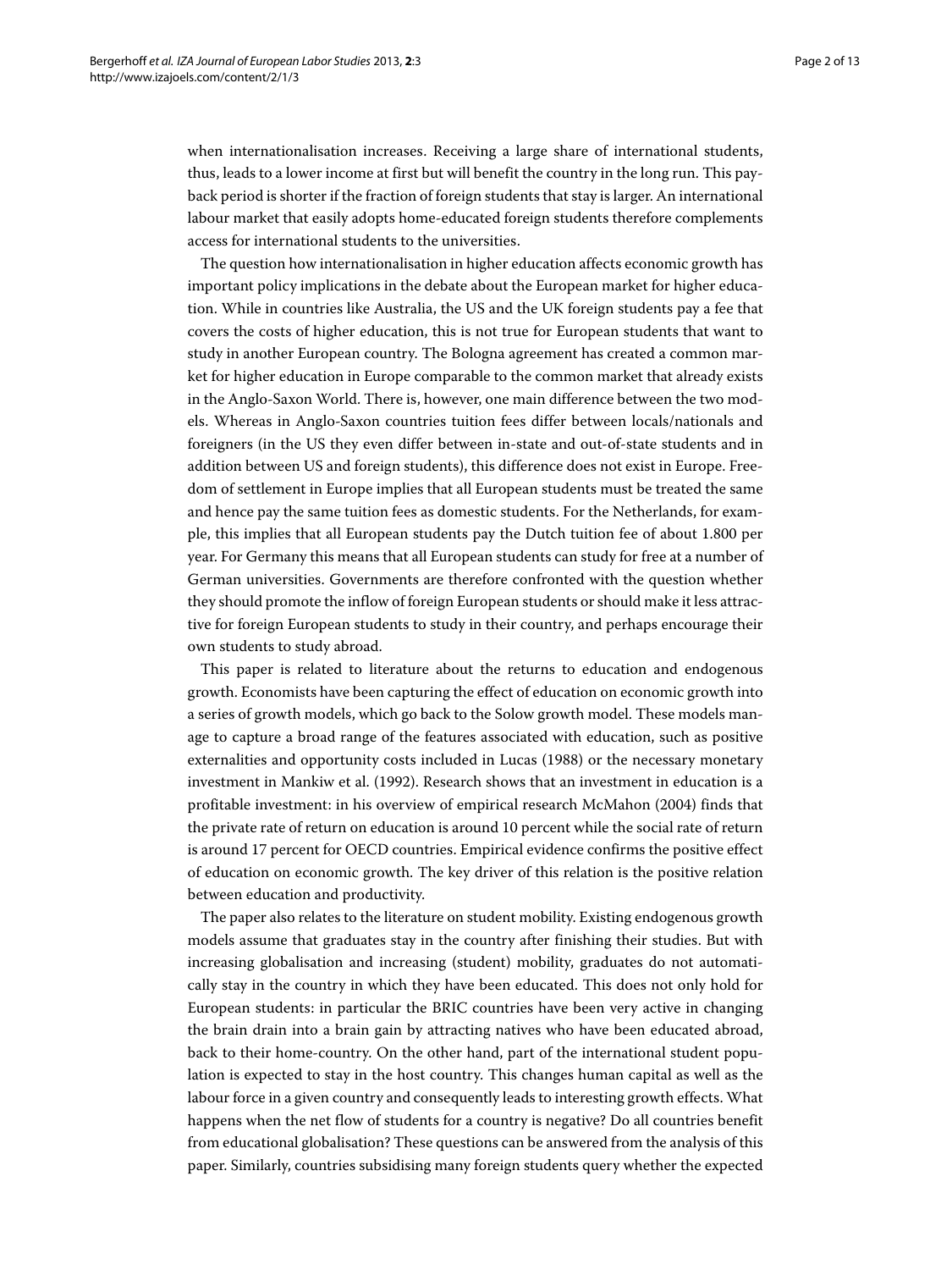benefits exceed the cost of providing the education. With many students able to move to their desired place of study, educational protectionism could soon be a matter of debate. We focus on the relation between educating foreign students and economic growth and take two specifics of international education into account: first the costs that are involved if graduates leave the country after graduation and second the mobility of graduates.

The analysis in this paper are based on the assumption that studying abroad may benefit some students. This could be either because the quality of universities in another country is better in general, or because the match between student and university may improve. Internationalization could also enhance economic productivity because of the cultural experience that students obtain in foreign education as argued by Menchtenberg and Strausz [\(2008\)](#page-12-3): "The development of multi-cultural skills are seen as indispensable in a European Union that strives for full economic integration while preserving the diversity of its cultures" (Mechtenberg and Strausz, p. 110). Alternatively, international education might also increase cultural intelligence. We contribute to this literature by showing the relevance of the added value of international education for economic growth. In addition we take both the sending and the receiving country into account and discuss the relation between internationalisation of education and internationalisation of the labour market via migration.

This paper is organised as follows. Section [2](#page-2-0) presents the model. In section [3](#page-7-0) we discuss the parameter values that we use to simulate the model. The results of the simulation are presented in section [3.2.](#page-8-0) Section [4](#page-11-0) concludes.

### <span id="page-2-0"></span>**2 The model**

#### **2.1 Basic equations**

Our model represents a "Solow style" simplification of the Lucas model Lucas<sup>1</sup> [\(1988\)](#page-12-0). To model international flows of students we extent the model by introducing a second country called Foreign, whose variables are marked by asterisks. Our domestic county is called Home. Production in the model takes place in a similar fashion as in the original Lucas Model where output depends on capital and effective workers. The latter consist of the total labour force *L* times the share of workers *v* and the stock of human capital *h*

$$
Y = K^{\alpha} (\nu h L)^{(1 - \alpha)} \tag{1}
$$

Investment into physical capital is derived from a constant savings rate *s* and depreciates at a constant rate *δ*

$$
\dot{K} = sY - \delta K. \tag{2}
$$

As in the Lucas model, education is necessary for the creation of human capital. Imagine a world where there exist three different types of individuals: Workers *(vL)*, students *(uL)* and teachers  $((1 – u – v)L)$ . Students can either receive their education domestically with productivity  $\rho$ , or they can go abroad and receive foreign education. The productivity of such international education  $\phi$  is the sum of the domestic productivity in the foreign country  $\rho^*$  and an international premium  $\epsilon$ . Similarly,  $\phi^*$  is the sum of the domestic productivity  $\rho$  and the international premium for foreign students  $\epsilon^*$ . The term productivity in this context refers to the rate at which students accumulate new human capital. This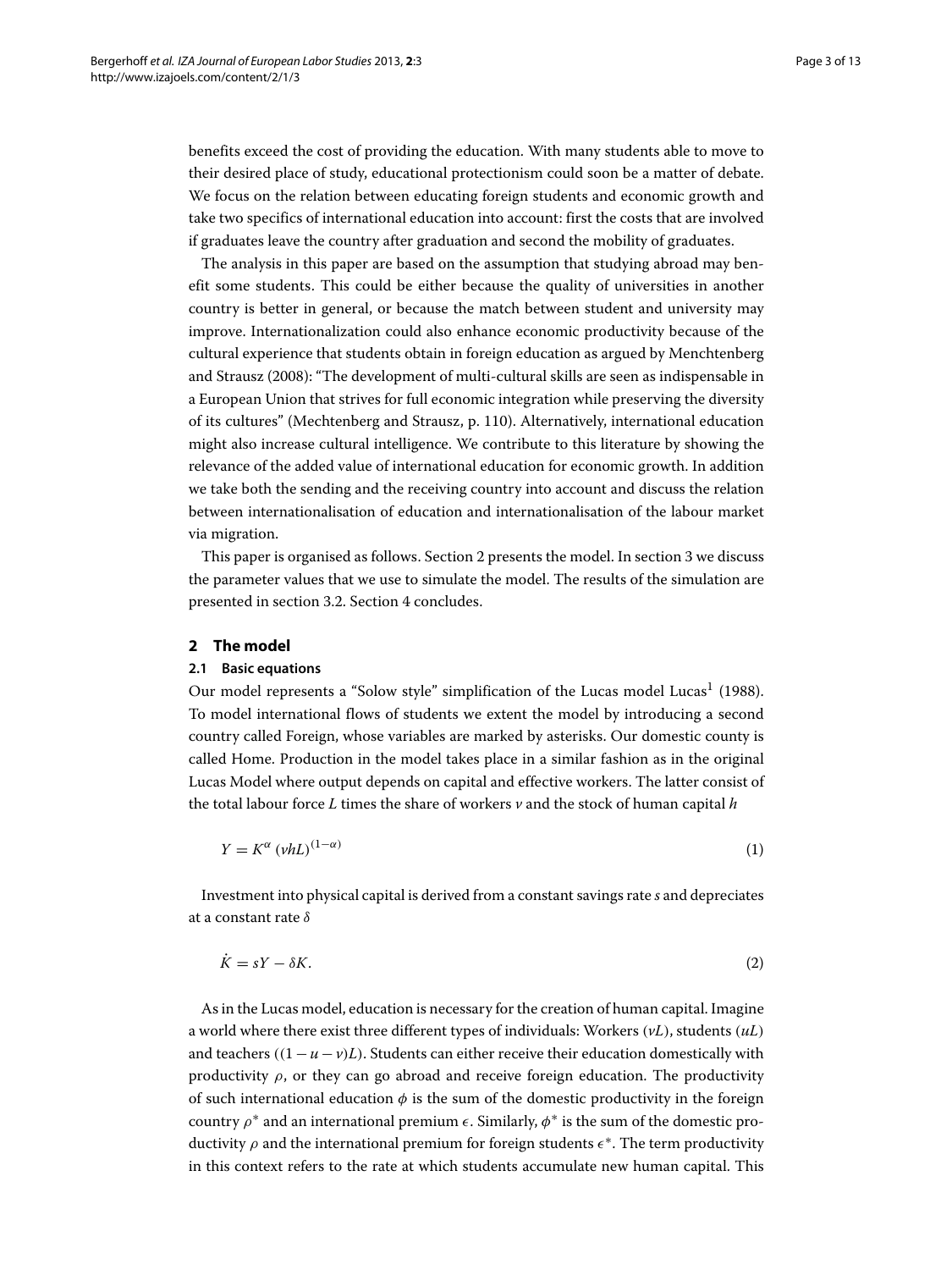parameter could be heterogeneous among students. If the productivity of foreign education together with the international premium is below the productivity of domestic education it makes no sense for a student to study abroad.

We assume that the productivities of education are exogenous. This is a limitation to the model as the rate of internationalisation could have an effect on the productivities. The direction of this effect, however, is so far not determined and could be positive as well as negative. For this reason and to keep the model simple we assume the productivities to be fixed. The growth of human capital can be described as:

$$
\dot{h} = hu \left( (1 - i)\rho + i(1 - \lambda)\phi + Ri^* \lambda^* \phi^* \right),
$$
  
where  $R = \frac{u^* L^*}{uL}; \phi = \rho^* + \epsilon$  and  $\phi^* = \rho + \epsilon^*$ . (3)

The structure of this equation is same as in Lucas. In fact, when setting the percentage of students that study abroad *i* equal to zero, the equation gives back Lucas' equation where  $h = hu\rho$ . The difference to Lucas here is the term in the parentheses, which is a weighted average of the different educational productivities. The first element *(*1 − *i)ρ* weights the domestic productivity of education by the percentage of Home students enrolling in domestic education. The second term  $i(1-\lambda)\phi$  looks at the percentage of Home students that decide to obtain education in the foreign country at productivity *φ* and return to the Home. Since it can be expected that students will only study abroad when they benefit from this we assume that  $\phi = \rho^* + \epsilon > \rho$  and  $\phi^* = \rho + \epsilon^* > \rho^*$ . It is a feature of our model that students who obtain education in the other country might not return to their country of origin. The parameter  $\lambda$  captures this probability to stay. The second term, therefore, only includes those international students in Home's human capital growth that also return to the country. The last element considers the international students from the foreign country that decide to study and stay in Home. It is additionally weighted by the relative size of the two countries student populations  $R = \frac{u^* L^*}{u L}$ . This is important because if, for example, Foreign was four times the size of Home and had the same values for *i* and *u*, Home would see four times more students coming into the country than leaving it for education. Overall, this equation introduces productivity differences and the concept of brain drain and brain gain to human capital formation.

The original Lucas model does not explicitly distinguish between teachers and students. A fraction *u* of the workforce is not working in the productive sector but puts effort in learning. This fraction  $u$  includes both students and teachers, while  $\rho$  is the productivity of teachers and students together. In our extension we need to distinguish students from teachers, since we assume that teachers always come from the Home country, while students might also come from the Foreign country. Our fraction *u* therefore only refers to the fraction of students in the population and is thus lower than  $u$  in the Lucas model. Moreover, our *ρ* refers to the productivity of students in learning and will therefore be larger than  $\rho$  in the Lucas model which refers to students and teachers.

A necessary condition for students to accumulate any human capital is the availability of teachers. While students and teachers produce human capital together, we assume that only students can store human capital. Moreover, we take as given that at any point in time there exists the same ratio between teachers and students  $\theta$  in both countries. This assumption enables us to effectively account for the costs of education and to leave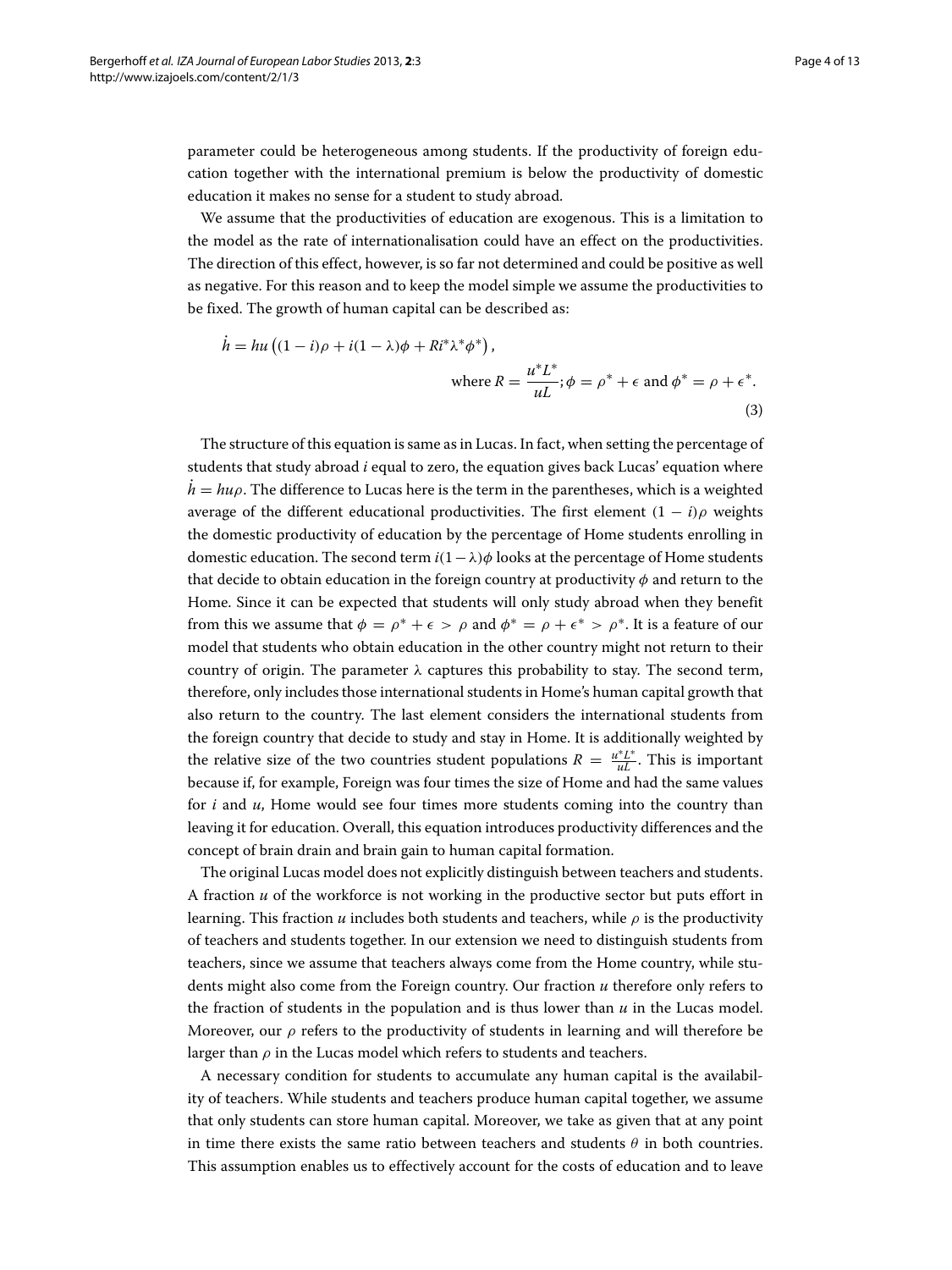out teachers from the human capital accumulation equation. Note that the introduction of teachers was not necessary to account for the cost of producing human capital in the original model as there were no international students. Moreover, the teacher student ratio should also have an impact on educational quality. This relation is skipped for simplicity as both the student teacher ratio and the productivity of education are exogenous. Assuming that both countries have the same teacher student ratio, *θ*, we define the share of workers as anybody who is neither a student nor a teacher. As a result, the costs of education per student will be very similar in the two countries. The share of workers in the population is then given by

$$
v=1-u-u\theta\left(1-i+Ri^*\right).
$$

Student migration has a direct effect on the population size in both countries. We look at two different scenarios with respect to the balancing of migration flows. In the first scenario we assume that the population size of both countries is constant. Consequently, the growth in the population through channels other than student migration (the birth rate or migration of unskilled workers) has to counterbalance the student migration flows. In the second scenario we will assume that student mobility will cause changes in the population size of the two countries. Here we assume all other causes of population growth to be absent. Consequently the country that net receives most students will face a population growth while the other country will face a reduction in its population.

### **2.2 Solution**

To be in steady state, capital per effective capita needs to be constant.

$$
\frac{\dot{K}}{hL} = 0
$$
\n
$$
\Rightarrow s\frac{Y}{hL} = \frac{K}{hL} \left(\delta + g_h + g_L\right).
$$

This leads to:

$$
\frac{Y}{L} = h \left( \frac{s(1 - u - u\theta(1 - i + Ri^*))^{\frac{1 - \alpha}{\alpha}}}{\delta + u((1 - i)\rho + i(1 - \lambda)\phi + Ri^* \lambda^* \phi^*)} \right)^{\frac{\alpha}{1 - \alpha}}.
$$

Even though this expression may seem complex at first sight its interpretation is simple. All items which are listed in parentheses are constant. Therefore, output per capita grows at the same rate as the human capital stock given by

$$
g_h = u\left((1-i)\rho + i(1-\lambda)\phi + Ri^*\lambda^*\phi^*\right).
$$

Restricting student migration to balance in steady state requires an additional steady state condition. Ignoring other types of migration, the change in the Home labour force is the difference between the inflow of international foreign students who decide to stay in Home after education and the outflow of the respective Home international students who decide to stay in Foreign:

$$
\dot{L} = L^* u^* i^* \lambda^* - L u i \lambda
$$

Since in the steady state the labour force is required to be constant it follows that

$$
L^* = \frac{Lu\lambda}{u^*i^*\lambda^*}.
$$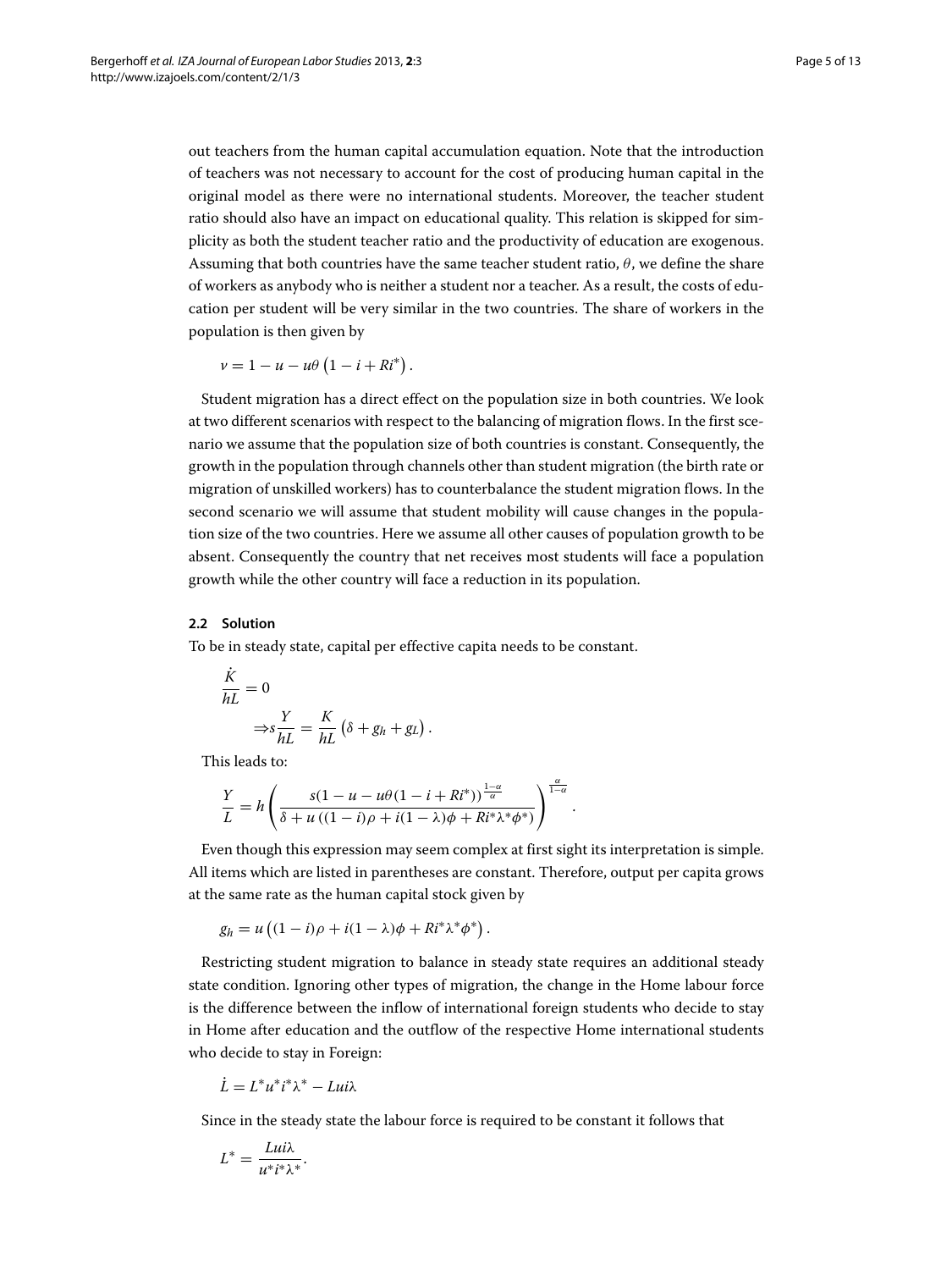Plugging this condition into the equations above allows us to solve for the steady state level and growth of Home if student migration is in balance.

## **2.3 The effects of international education**

Ultimately, this paper seeks to analyse under what conditions international education is beneficial for a country using steady state output per capita without internationalisation in higher education as a benchmark. Generally, two types of effects are conceivable. In the long run, growth effects that lead to a change in growth of output per capita in steady state are of greatest interest. They generally follow from changes in the human capital accumulation equation. In the short run, level effects also affect growth rates, resulting in a lower steady state of capital per effective capita, but their impact on the growth rate is not permanent. In that spirit, level effects lead to short term increases or decreases in the growth rate while growth effects prevail in steady state. To investigate both we compare the steady state levels and growth without international education with those which include international education.

Starting with the case in which migration flows balance as a whole we can derive necessary conditions for internationalisation in higher education to be beneficial. We reproduce each country's steady state growth equation for convenience. Then, Home and Foreign respectively, will experience steady state growth equal to:

$$
g_h = u \left( (1 - i)\rho + i(1 - \lambda)\phi + Ri^* \lambda^* \phi^* \right)
$$
  

$$
g_h^* = u^* \left( (1 - i^*)\rho^* + i^* (1 - \lambda^*) \phi^* + \frac{1}{R} i\lambda \phi \right).
$$

To examine how international education affects the overall growth rate in both countries we can aggregate the growth rates. Assuming that output per capita in both countries is comparable, their respective population sizes can be used as weights. International education increases total growth in the countries if the following holds:

$$
\frac{Lu\rho + L^*u^*\rho^*}{L+L^*} < \frac{Lug_h + L^*u^*g_h^*}{L+L^*} \\
\Rightarrow i\rho + i^*R\rho^* < i\phi + i^*R\phi^*.
$$

Economic theory would predict that students only go abroad if it is more productive. If this assumption holds, it is beneficial for both countries together to open up for international students. The question remains, however, whether both countries separately benefit from internationalisation. Home will experience an increase in its growth rate if:

$$
u\rho < u\left((1-i)\rho + i(1-\lambda)\phi + Ri^*\lambda^*\phi^*\right).
$$

 $Ri^*$  $\lambda^*$  $\phi^*$  is always positive. This is not necessarily true for  $(-i)\rho + i(1 - \lambda)\phi$  which is positive only if

$$
\rho < (1-\lambda)\phi.
$$

Hence, the domestic productivity must be lower than the international productivity times the share of students that returns to Home. If this term is negative it has to be sufficiently small to make the steady state growth rate positive. A negative growth rate is only possible in either Home or Foreign, but not in both. In general, the country that receives and keeps the smaller share of foreign students faces a lower growth rate.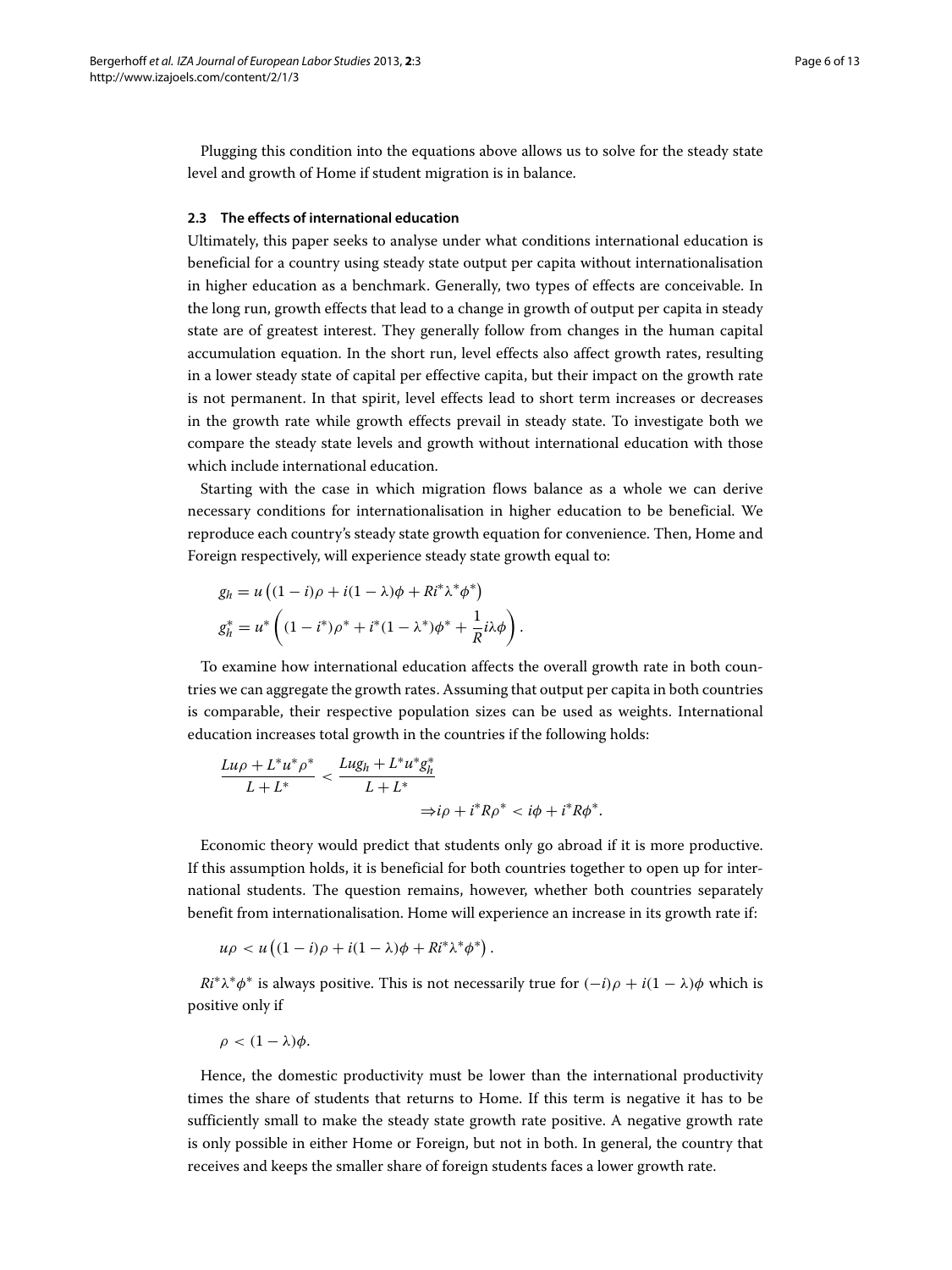The steady state growth rates determine the effects of internationalisation in the long run. In the short run, however, matters can turn out very differently. Immediately after the introduction of international student flows, the only effect is that the country that receives more students needs more teachers, while the other country needs fewer teachers. Since we assume the same teacher to student ratio in both countries, this implies that the aggregate short run effect is zero. For each country individually, however, this direct effect might be positive or negative depending on whether more or less members of the labour force are required for teaching.

$$
s(1-u-u\theta)^{\frac{1-\alpha}{\alpha}} < s\left(1-u-u\theta(1-i+Ri^*)\right)^{\frac{1-\alpha}{\alpha}} \Rightarrow i < Ri^*.
$$

To investigate the effects of internationalisation on growth if students migration leads to changes in the population of both countries a similar analysis is informative. The steady state growth rate in the home country is now equal to

$$
g_h = u((1 - i)\rho + i(1 - \lambda)\phi + i\lambda\phi^*).
$$

Growth in both countries together is higher with international education if the following holds true.

$$
\frac{Lu\rho + L^*u^*\rho^*}{L + L^*} < \frac{Lug_h + L^*u^*g_h^*}{L + L^*} \\
\Rightarrow \rho + \frac{\lambda}{\lambda^*}\rho^* < \phi + \frac{\lambda}{\lambda^*}\phi^*.
$$

Again, this assumes that output per capita is comparable in the two countries so that population sizes can be used as weights. The term will always be positive if international students are rational and hence  $\rho < \phi$ . Moreover, a country is able to benefit individually from internationalisation in higher education if it holds that.

$$
u\rho < u((1-i)\rho + i(1-\lambda)\phi + i\lambda\phi^*)
$$
\n
$$
\Rightarrow \rho < \phi + \frac{\lambda}{1-\lambda}\epsilon. \tag{4}
$$

This condition is always met if  $\rho < \phi$ . Moreover, we can see that in the long run, when migration is balanced, the growth rate increases with the productivity of education of domestic students in the foreign country. A certain share of these students returns to Home after graduation. Additionally, Home benefits by the international premium that Home students in Foreign gain. This effect increases if more foreign students decide to stay in Home after education.

Finally, we can have a look at the level effects in the case where student migration balances.

$$
s(1-u-u\theta)^{\frac{1-\alpha}{\alpha}} < s\left(1-u-u\theta\left(1-i+\frac{\lambda}{\lambda^*}i\right)\right)^{\frac{1-\alpha}{\alpha}}; \quad \text{and} \quad s\theta < \lambda^*
$$

This means that if student flows balance the level effect is no longer dependent on the actual student inflow but on the probability that those students stay in the country. If the probability that home students stay abroad is smaller than the probability that foreign students stay in Home, the level effect is positive in the home country.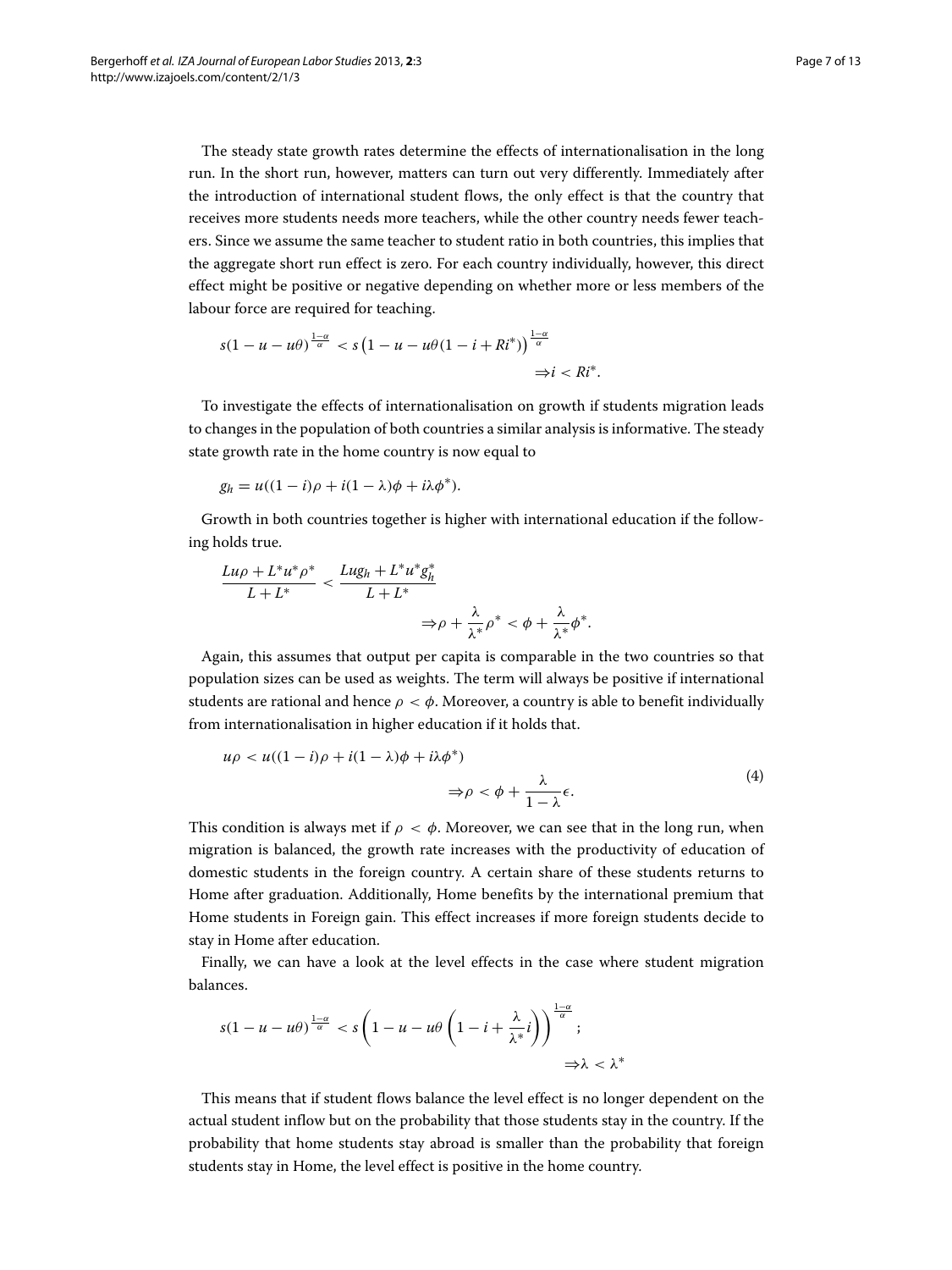#### <span id="page-7-0"></span>**3 Empirics**

#### **3.1 Parameter callibration**

In order to apply the model it is essential to evaluate its parameters empirically. The exact share of international students depends on the country at hand. Within the model the internationalisation rate  $i$  is measured in terms of the share of students which are educated in a foreign country. A broad comparison of those rates of internationalisation is possible with the help of a yearly assessment by Eurostat. According to their measurement, internationalisation within Europe averages 2.9 percent in 2012. However, given that not all international students register in the foreign country, the Eurostat figures are likely to be under-reported. This becomes visible at the example of the Netherlands, for which Nuffic collects data on a university level. While Eurostat reports that 2.3 percent of the Dutch students go abroad, Nuffic reports a rate of internationalisation of 7.1 percent in 2011. Since the Netherlands are below the European average in terms of outgoing students according to Eurostat 2012, the simulations are done for international shares between 5 and 10 percent.

Data quality is weaker when it comes to the probability to stay in a foreign country after graduation. In a recent paper, Bijwaard [\(2008\)](#page-12-4), suggest that male study related migrants have a chance of 19 percent to stay in the Netherlands. For female students the chance is estimated at 26 percent. The values fluctuate strongly between different countries of origin. Moreover, these figures might be over reported. The data includes only students who register in the Netherlands and these have a higher probability to stay than students which do not even register in the first place. Hence the probability to stay used in the simulations is 15 percent.

To estimate the share of students in the labour force as measured by the model we consider the working population only. Eurostat data shows that men in Europe work between 40 and 46 years over their lifetime, while women work 36 to 44 years Brugiavini and Peracchi [\(2005\)](#page-12-5). Moreover, university education is supposed to require three to four years for a Bachelor and four to six years for a Master degree. In reality even more time may be needed to finish university. Combining this information with the European target that 40 percent of the population should hold a university degree allows to calculate scores for the share of students. These range between roughly 2.5 percent and 7.5 percent, and hence, 5 percent will be used in the simulations.

Values for the teacher to student ratio  $\theta$  can be found on the basis of data published by the European Commission. Currently, there is a total of roughly 19 million students in Europe, while higher education institutions employ 1.5 million staff members. Hence, *θ* should be close to 8 percent. This number neglects workers that work on buildings and equipment for the university sector.

Suppose there was no international education. Setting  $i = i^* = 0$ , the human capital accumulation equation would reduce to  $\dot{h} = h\mu\rho$  as in the original Lucas model. The parameter  $\rho$ , then, represents the growth of the human capital stock. In a sense, it is the return on human capital for every unit of human capital each time period. To evaluate plausible values for *ρ* we make use of the vast literature estimating real returns to education. In their influential review paper, Psacharopoulos and Patrinos [\(2004\)](#page-12-6) estimate the social return on investments into education to be 10.8 percent. In the context of our model every unit invested in human capital grows with rate *ρ* and every one percent increase in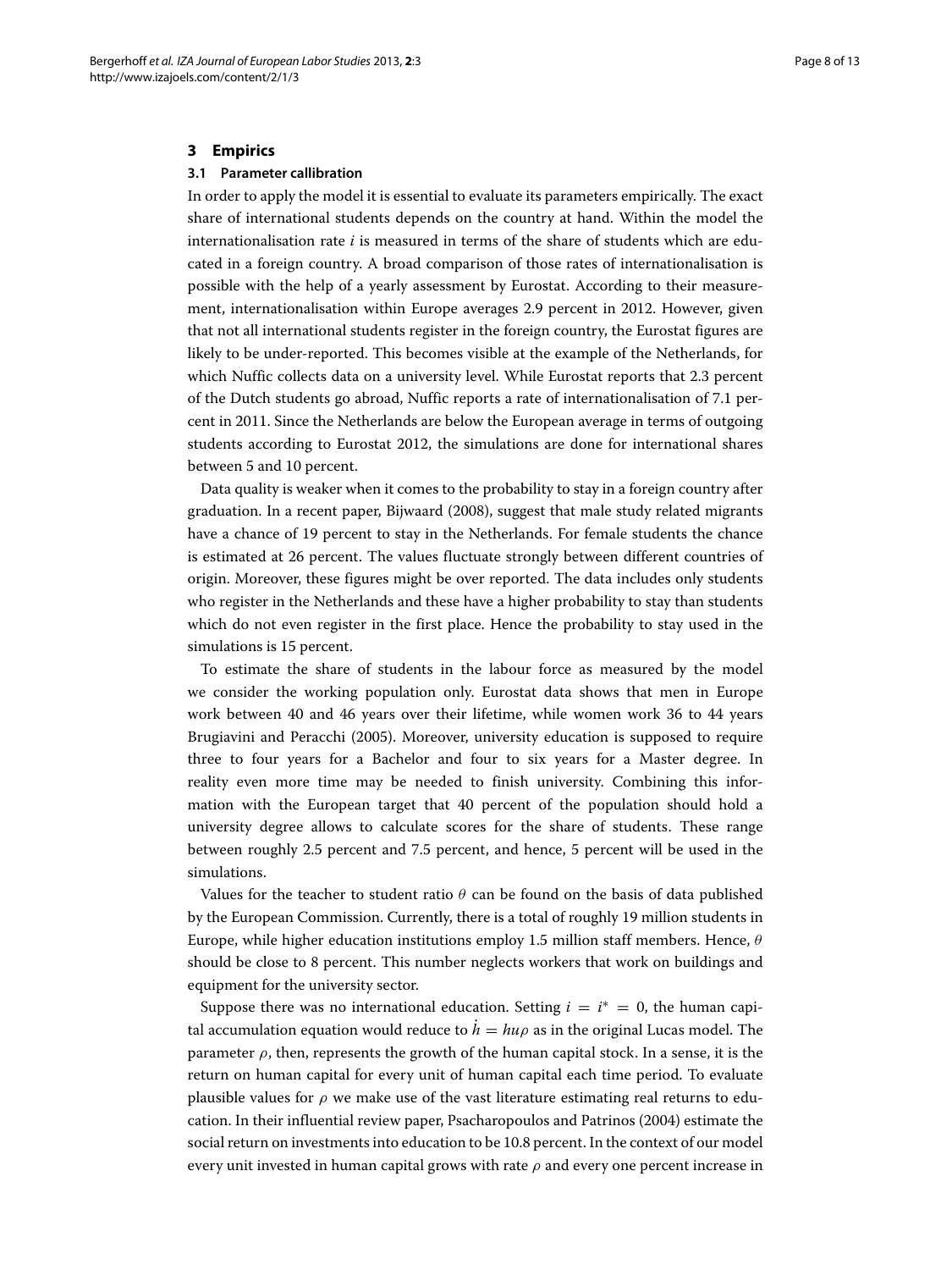human capital results in a  $(1 - \alpha)$  percent increase in output. To obtain an estimate for *ρ* we hence use that

 $r_{edu} \approx \rho(1-\alpha)$ 

Setting  $r_{edu} = 10.8$  and  $\alpha = \frac{1}{3}$  gives an estimate for  $\rho$  at 15.75 percent. The return in human capital that is specific to international education is given by  $\epsilon$ . This variable is important as it determines the extra learning gains from international education. Unfortunately, not much conclusive evidence exists on whether international education holds a return premium. However, several empirical studies have shown that students spending time abroad have benefited in terms of improved language skills and better cultural understanding (Freed [\(2004\)](#page-12-7); Sutton and Rubin [\(1995\)](#page-12-8)). Many verbal accounts, moreover, suggest that students undergo some personal development when going abroad. International experience, indeed, catches a wage premium in the labour market, but currently it is uncertain how much of it is attributable to selection Oosterbeek and Webbink [\(2006\)](#page-12-9). Applying the same approximation as above  $\epsilon = 0.02$  implies a rate of return premium of about 1.3 percent.

## <span id="page-8-0"></span>**3.2 Simulations**

The model as formulated can be calibrated to fit many different pairs of countries. Whenever we compare our findings to an economy with purely domestic higher education, we name this economy "Lucas". Whenever we do this, we mean that we are comparing our results to the simplified version of the Lucas model rather than with the original. In the following section we will consider a pair that has the same parameter values except for size, where we assume that the labour force of the foreign country is initially four times larger. This setup roughly resembles the cases of Germany and the Netherlands. All parameter values used lie within the ranges established in the previous section. Thus, we let

$$
\alpha = \frac{1}{3}, \ns = \delta = 0.1, \n\theta = 0.08, \nu = 0.05, \ni = 0.1, \n\rho = 0.15, \n\lambda = 0.15.
$$

Imagine this two-country world and suppose that international education does not carry any premium. Given that all parameters are identical with the exception of population size, we should expect to see a great surplus of students entering the small country every period of time. Since all students have the same probability to stay, the small country then faces a positive migration of well-qualified students as compensation for the initial increase in the cost of education. Figure [1](#page-9-0) plots the development of both countries' income per capita relative to what it would have been without international education. The left panel assumes that the population size of both countries remains the same, and thus that student migration is offset by exogenous factors. The small country represented by the thick line initially starts off at a lower income per capita level. This decrease in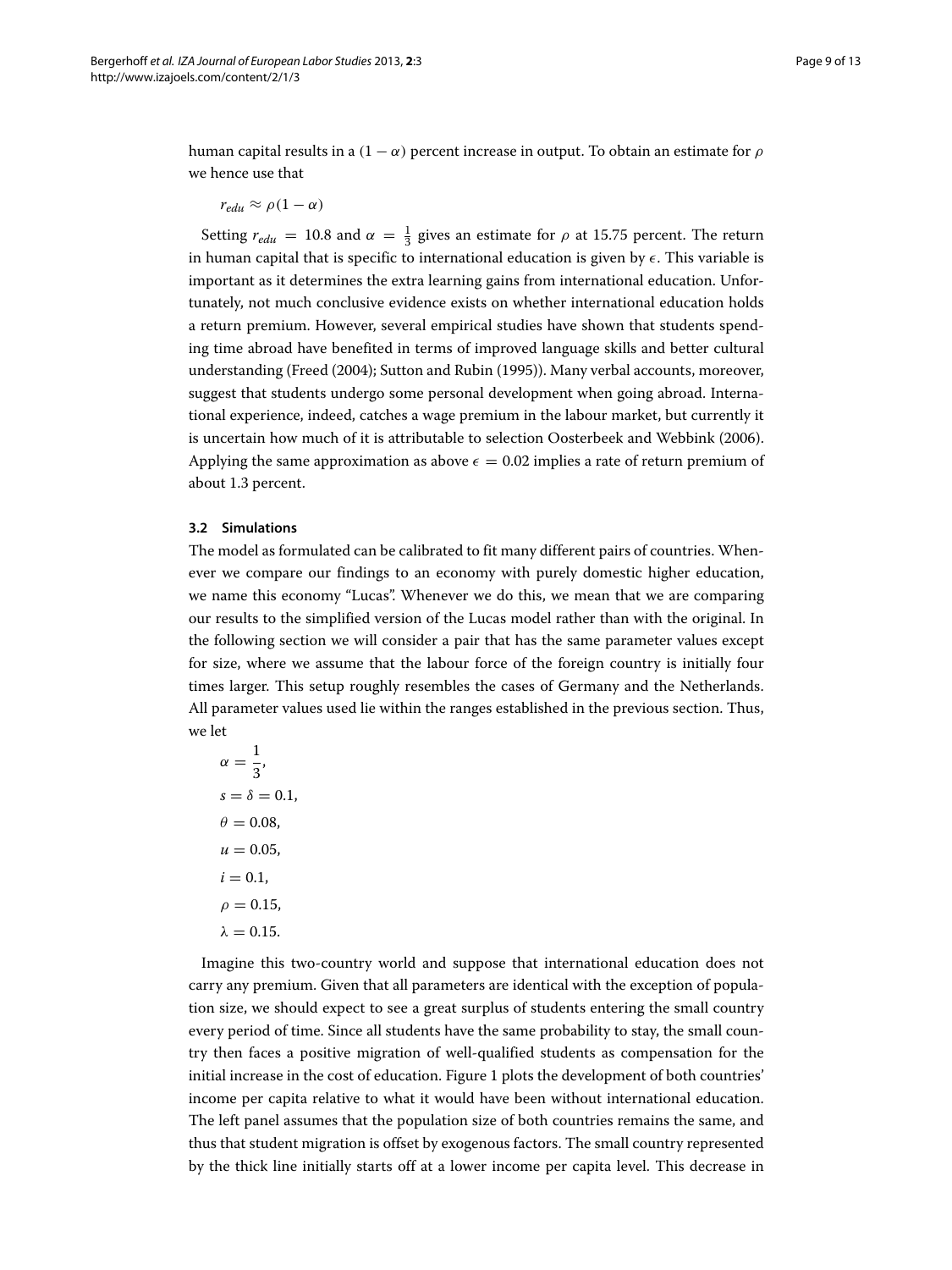

<span id="page-9-0"></span>GDP per capita equals −0.084 percent. However, since it enjoys a larger growth rate, it reaches the no-internationalisation level of income within only four periods. Thereafter, brain gain leads to constantly higher levels of income than under the non-international "Lucas regime" and to 0.034 percent faster growth in steady state.

Table [1](#page-9-1) gives additional comparative statics for this scenario relative to the domestic education economy, which, under our parameters for *u* and *ρ*, grows at 0.75 percent in steady state.

If more students of the home country study abroad  $(i = 0.15)$  the extra steady state GDP-growth decreases. When the mobility of foreign students increases ( $i^* = 0.15$ ) the steady state growth rate increases. A simultaneous increase in both mobility rates is more advantageous for the smaller than for the larger country. The same is true for the percentage students that stay in the country of study. An increase of the fraction of students that remain abroad negatively influences the growth rate, but the smaller country benefits more from a higher percentage of stayers than the larger country.

The right panel of Figure [1](#page-9-0) shows what happens if the population size of both countries starts to change due to student mobility. Since for the Home country GDP growth is now accompanied by a population growth Home needs much more time to recover from its initial drop, and GDP per capita will grow slower. The reason for this is that the capital stock only adjusts gradually to the increased population size. If increase in the number of workers would be accompanied by an extra investment in capital, the growth patterns would look more like in the first panel. Figure [2](#page-10-0) shows what happens in the very long run.

<span id="page-9-1"></span>

|                                | <b>NL</b>          |               |           | <b>DE</b>      |           |
|--------------------------------|--------------------|---------------|-----------|----------------|-----------|
| Rel. to Lucas                  | Init. $\Delta$ (%) | Recov. in (t) | SS Gr.(%) | Init. $\Delta$ | SS Gr.    |
| Base L. exog.                  | $-0.084$           | 4.00          | 0.034     | 0.021          | $-0.0085$ |
| $i = 0.15$                     | $-0.070$           | 4.00          | 0.028     | 0.017          | $-0.0071$ |
| $i^* = 0.5$                    | $-0.141$           | 4.00          | 0.056     | 0.035          | $-0.014$  |
| $i = i^* = 0.15$               | $-0.126$           | 4.00          | 0.051     | 0.032          | $-0.013$  |
| $\lambda = 0.2$                | -0.085             | 4.50          | 0.030     | 0.021          | $-0.0075$ |
| $\lambda^* = 0.2$              | $-0.085$           | 2.75          | 0.049     | 0.021          | $-0.012$  |
| $\lambda = \lambda^* = 0.2$    | $-0.085$           | 3.00          | 0.045     | 0.021          | $-0.011$  |
| $\rho = \rho^* = 0.2$          | $-0.085$           | 3.00          | 0.034     | 0.021          | $-0.0085$ |
| $\rho = \rho^* = 0.1$          | $-0.085$           | 6.00          | 0.034     | 0.021          | $-0.0085$ |
| $\epsilon = \epsilon^* = 0.02$ | $-0.085$           | 2.75          | 0.049     | 0.021          | 0.0044    |
| $\epsilon = \epsilon^* = 0.05$ | $-0.085$           | 1.75          | 0.070     | 0.021          | 0.014     |

|  | Table 1 Comparative statics for the left panel of Figure 1 |  |  |  |
|--|------------------------------------------------------------|--|--|--|
|--|------------------------------------------------------------|--|--|--|

The first column gives the initial change of output per capita relative to Lucas. In the second column we give the time it needs to reach the Lucas' level of output per capita again. The third column has the changes in the steady state growth rate due to internationalisation in percentage points.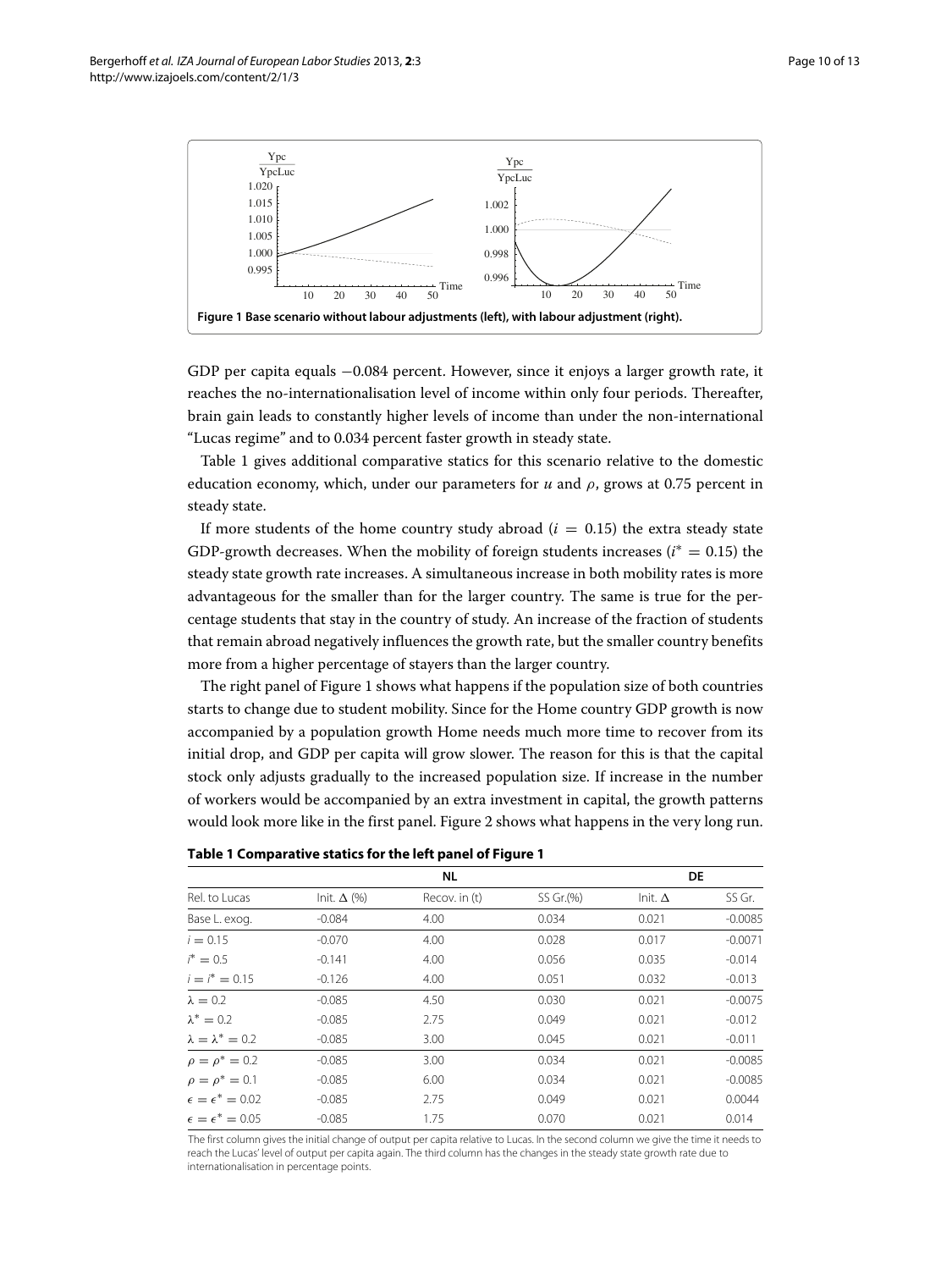

<span id="page-10-0"></span>With a constant increase in population the smaller country becomes larger and larger. This means that the mobility flows become more equal. The smaller country has more students and, therefore, also more students will study abroad. Eventually, the differences in population size will disappear and the growth effects vanish. It should be stressed that this result is a consequence of having constant and equal parameter values for  $u$ , *i*,  $\lambda$  and *ρ*. If one country, for example, has a higher internationalisation rate, country sizes will not fully equalise in the long run.

Thus far, in the Figures we have only considered the purely distributional effects of international education. Figure [3](#page-10-1) repeats the simulation assuming an international premium of two percent corresponding to about 1.3 percent greater returns to education. This corresponds to the penultimate row in Table [1.](#page-9-1) Relative growth rates of both countries increase across scenarios such that in either scenario both countries benefit from international education. Economic growth in the home country increases from 0.034 percentage points to 0.049 while for the foreign country a lower growth of −.0085 turn into a faster growth of 0.0044. Based on these parameters economic growth in the smaller country would increase with 0.049 percentage points while GDP per capita would increase with 0.0044 percentage points. The average annual extra growth in both country therefore equals 0.013 percentage points.

This shows that at the most plausible values of the parameters international education is beneficial for both countries. Naturally, policy makers can attempt to increase their share of the overall gains, by targeting variables like the probability to stay through migration policy or by making it easier for foreign students to start studying. Even if no international premium exists, international education may be mutually beneficial. This is, for example, the case when one country has a higher productivity in educating students than the other country; a relationship we may see between a more and a less developed country. Under

<span id="page-10-1"></span>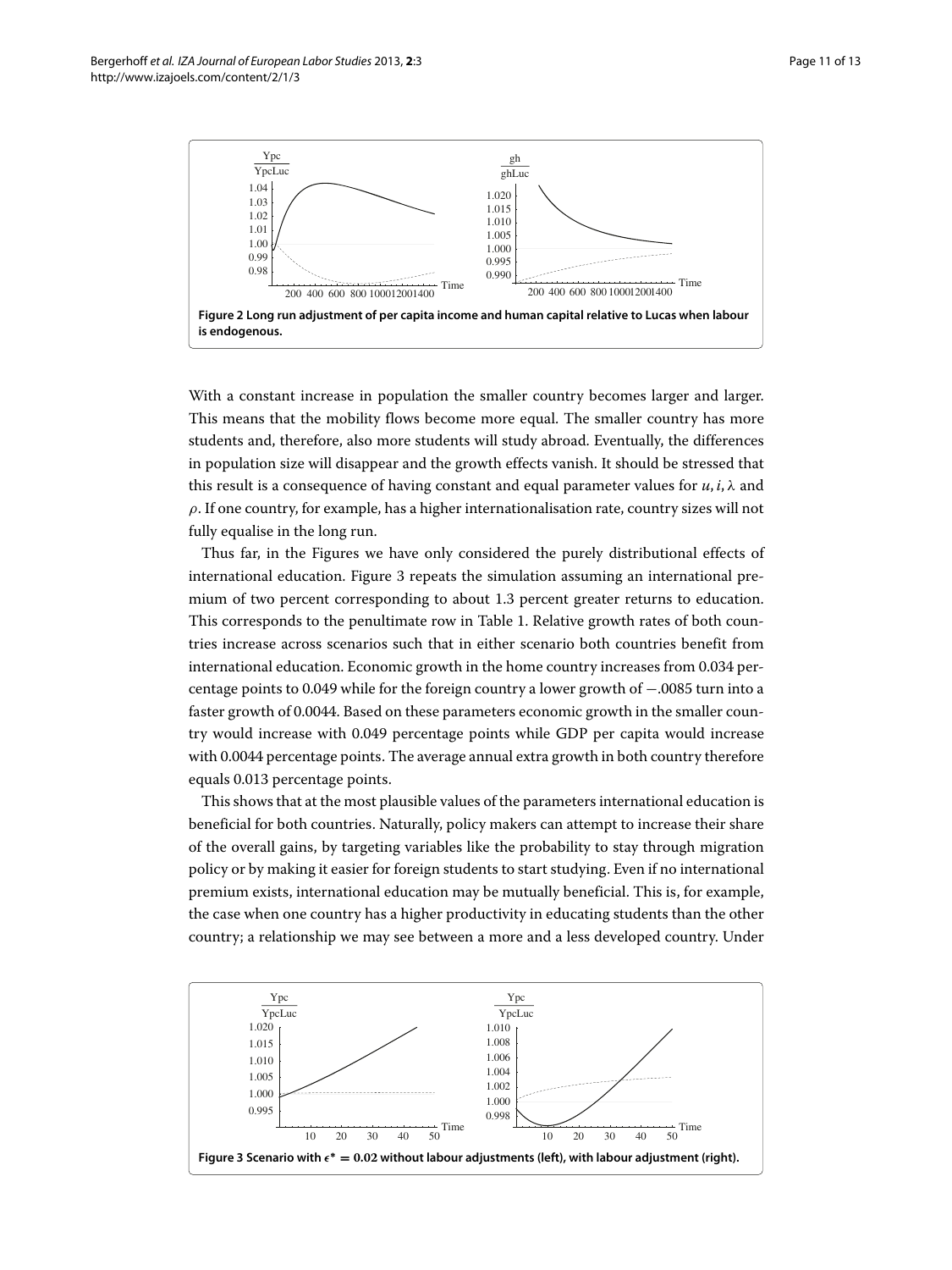

<span id="page-11-1"></span>the assumption that only students from the less developed country want to study and stay in the more developed country, international education is universally beneficial as shown in Figure [4.](#page-11-1) Here, the less developed country benefits as the higher human capital of the students returning from the developed country outweighs the human capital loss from brain drain. The developed country loses in the short run due to the higher costs of education, but quickly recovers and gains from the inflow of talented students later on.

## <span id="page-11-0"></span>**4 Conclusions**

In this paper we developed an endogenous growth model to investigate the effects of internationalisation in higher education on economic growth. In aggregate, assuming that individual students only go abroad when that is beneficial to them, in the long run internationalisation is always beneficial for the two countries together. The distribution of the gains, however, depends on a variety of parameters like the rate of internationalisation and the probability to stay in a foreign country. While there are cases in which both countries gain, it is also possible that one country loses.

This implies that there can be two obstacles for the internationalization of university education. First, countries that emphasise short run effects in their decision making might try to limit access for foreign students. The reason for this lies in the costs of education which lower short term output. Second, an unequal division of the benefits of internationalisation might hamper international agreements about international cooperation. Since it will be hard for countries to stop students from studying abroad it will especially be difficult to benefit from internationalisation when the countries that receive students do not benefit from this, because a large fraction of the graduates leaves the country after the study. In a situation of high labour mobility a prisoner's dilemma might therefore occur. In the opposite extreme, if a substantial fraction of the students stays in the country of study, it will be attractive for each individual country to promote foreign students to study in their country. This could lead to a rat race in which countries attempt to get an as large as possible share of the flow of international students. Considering long-term growth, a country benefits if it attracts many foreign students who stay in the country. A policy to open up universities for foreign students is therefore complementary to a policy to make the labour market attractive for these foreign students.

## **Endnotes**

 $1$ Lucas [\(1988\)](#page-12-0) calculates the savings rate endogenously. We assume a constant savings rate as in Solow [\(1956\)](#page-12-10).